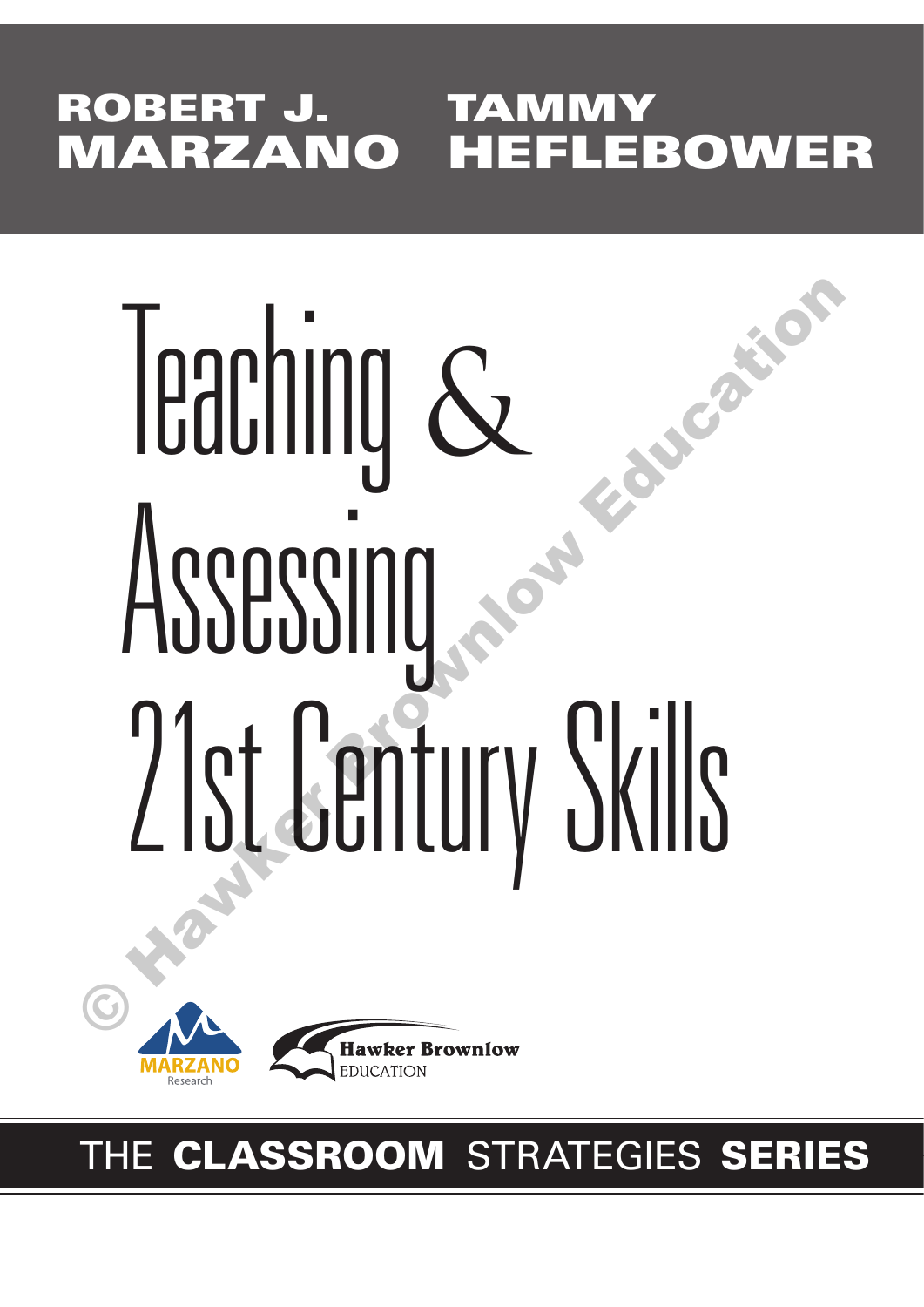## **CONTENTS**

| NTENTS         |                                                               |
|----------------|---------------------------------------------------------------|
|                | Italicised entries indicate reproducible pages.               |
|                | ABOUT MARZANO RESEARCH<br>. ii                                |
|                |                                                               |
|                |                                                               |
|                |                                                               |
| <b>CHAPTER</b> |                                                               |
|                |                                                               |
|                |                                                               |
|                |                                                               |
|                |                                                               |
| CHAF           |                                                               |
|                | Cognitive Skill: Addressing Complex Problems and Issues  10   |
|                | Cognitive Skill: Creating Patterns and Mental Models  15      |
|                |                                                               |
|                | Conative Skill: Understanding and Interacting With Others. 27 |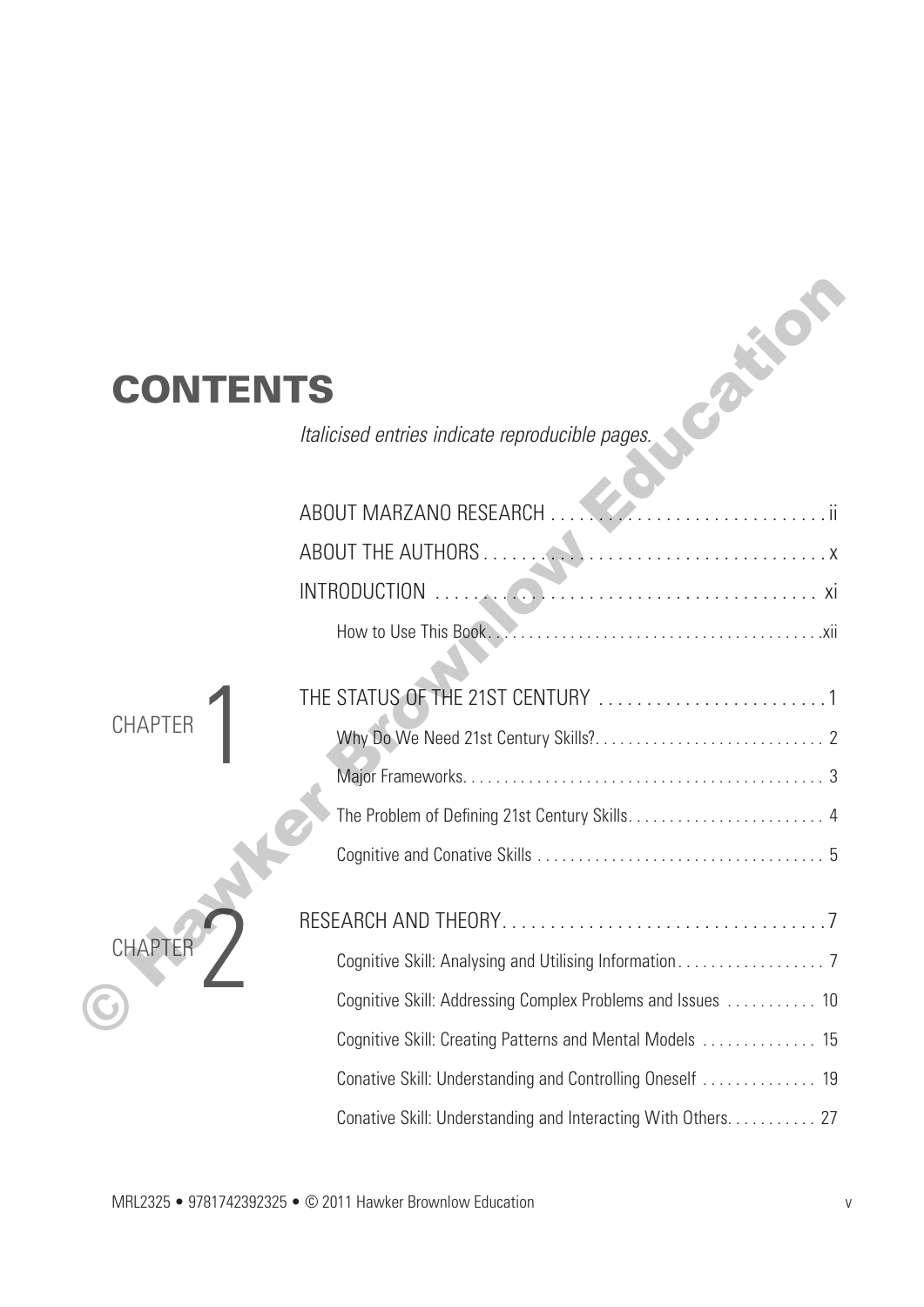| vi             | TEACHING AND ASSESSING 21ST CENTURY SKILLS                 |    |
|----------------|------------------------------------------------------------|----|
| <b>CHAPTER</b> |                                                            |    |
|                |                                                            |    |
|                | ANALYSING AND UTILISING INFORMATION 33                     |    |
|                |                                                            |    |
|                |                                                            | 40 |
|                |                                                            |    |
|                |                                                            |    |
|                |                                                            |    |
|                |                                                            |    |
|                | ADDRESSING COMPLEX PROBLEMS AND ISSUES  67                 |    |
| CHAPTER        |                                                            |    |
|                |                                                            |    |
|                |                                                            |    |
|                |                                                            |    |
|                |                                                            |    |
|                | CREATING PATTERNS AND MENTAL MODELS. 89                    |    |
| <b>CHAPTER</b> | Identifying Basic Relationships Between Ideas  89          |    |
|                |                                                            |    |
|                |                                                            |    |
|                |                                                            |    |
|                |                                                            |    |
|                |                                                            |    |
|                |                                                            |    |
|                |                                                            |    |
|                | © 2011 Hawker Brownlow Education • 9781742392325 • MRL2325 |    |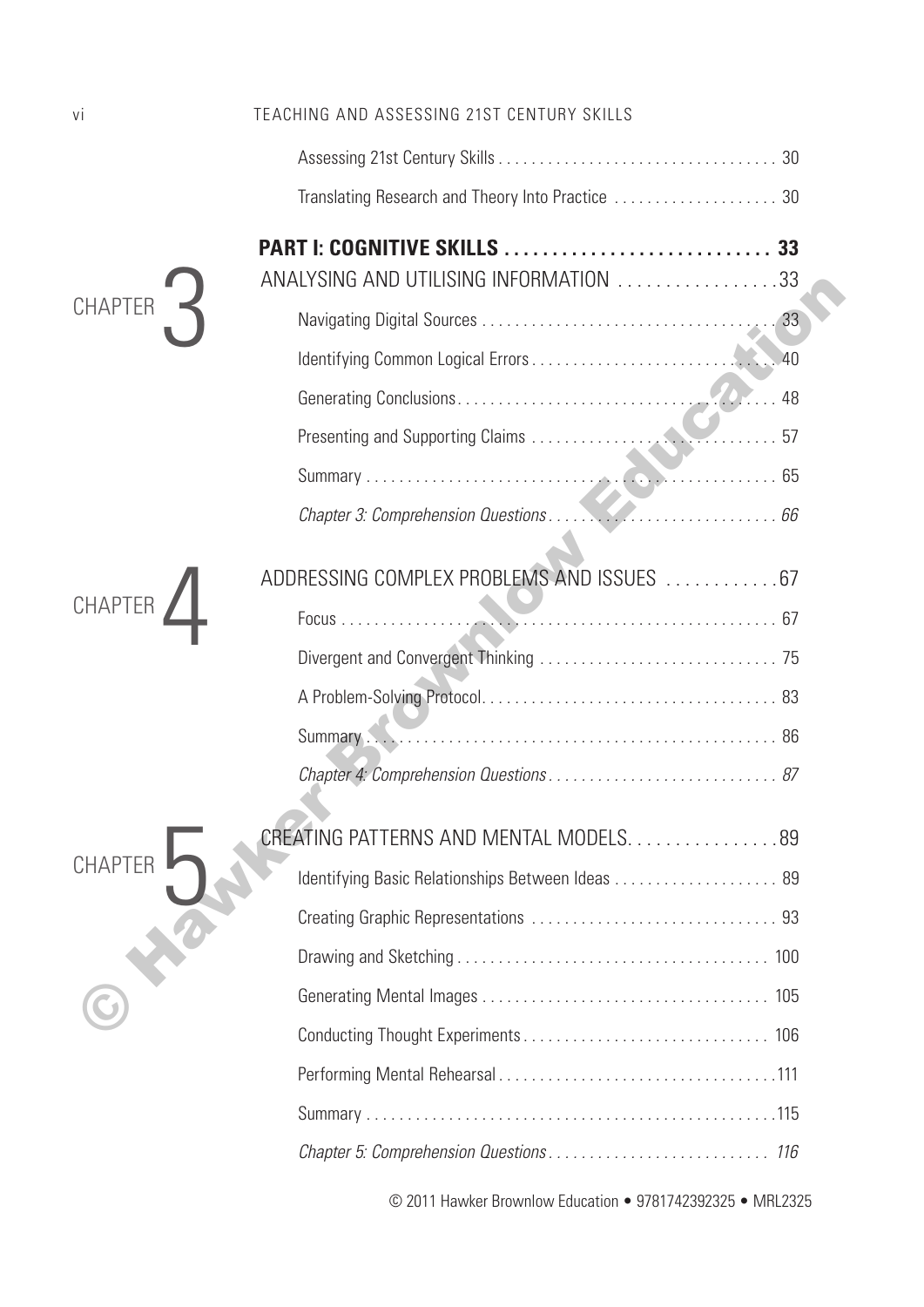|                | PART II: CONATIVE SKILLS<br>UNDERSTANDING AND CONTROLLING ONESELF  117 | 117 |
|----------------|------------------------------------------------------------------------|-----|
| <b>CHAPTER</b> | Becoming Aware of the Power of Interpretations 117                     |     |
|                |                                                                        |     |
|                |                                                                        |     |
|                |                                                                        | 147 |
|                |                                                                        |     |
|                | UNDERSTANDING AND INTERACTING WITH OTHERS  149                         |     |
| <b>CHAPTER</b> |                                                                        |     |
|                |                                                                        |     |
|                |                                                                        |     |
|                |                                                                        |     |
|                |                                                                        |     |
|                | ASSESSMENT.                                                            |     |
| <b>CHAPTER</b> |                                                                        |     |
|                |                                                                        |     |
|                |                                                                        |     |
|                |                                                                        |     |
|                |                                                                        |     |
|                |                                                                        |     |
|                |                                                                        |     |
|                |                                                                        |     |
|                |                                                                        |     |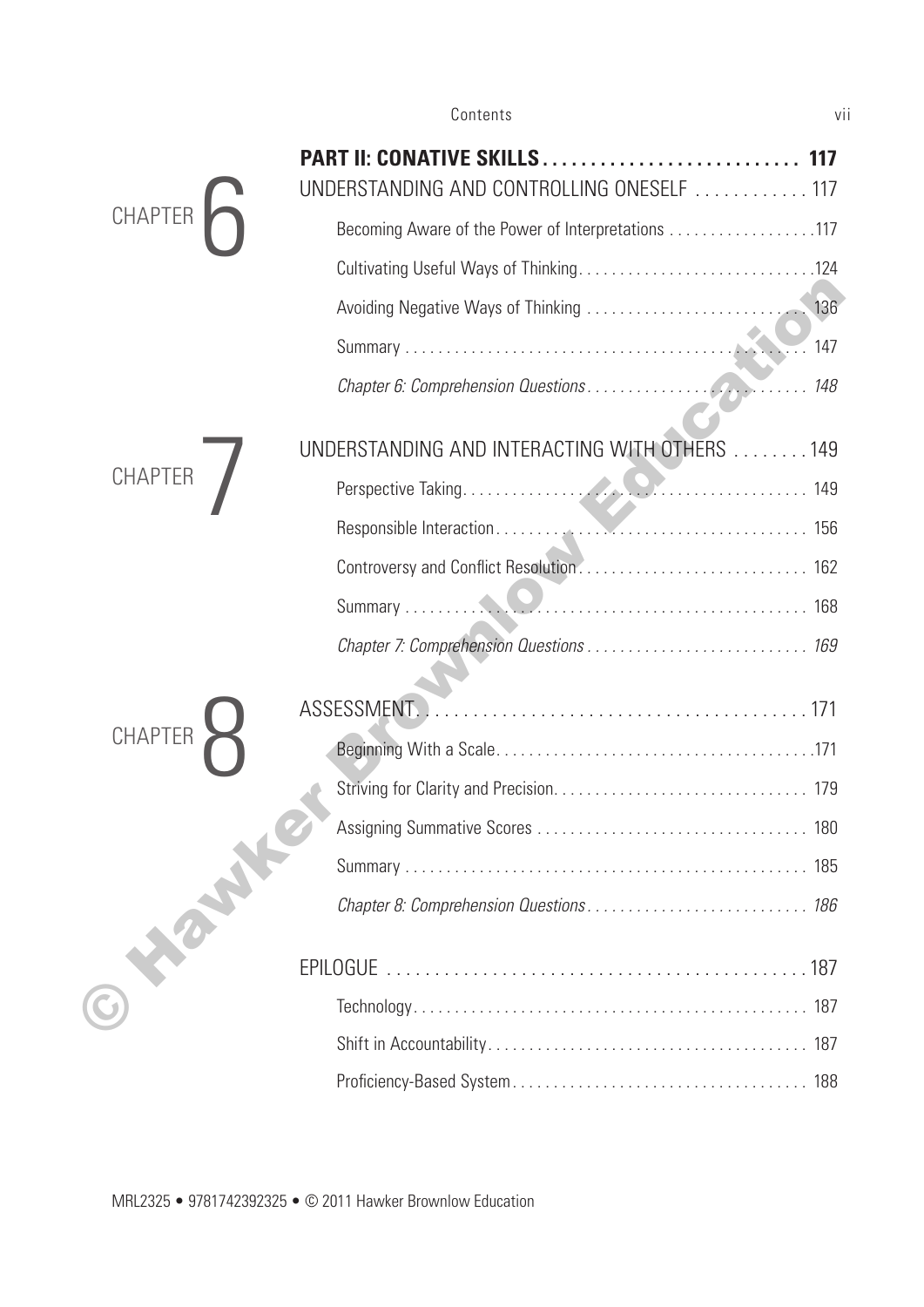#### viii TEACHING AND ASSESSING 21ST CENTURY SKILLS

| APPENDIX A: ANSWERS TO COMPREHENSION QUESTIONS189                    |     |
|----------------------------------------------------------------------|-----|
| Answers to Chapter 3: Comprehension Questions 190                    |     |
| Answers to Chapter 4: Comprehension Questions 191                    |     |
| Answers to Chapter 5: Comprehension Questions 192                    |     |
| Answers to Chapter 6: Comprehension Questions 193                    |     |
| Answers to Chapter 7: Comprehension Questions 194                    |     |
| Answers to Chapter 8: Comprehension Questions                        | 195 |
|                                                                      |     |
| Analysing and Utilising Information: Navigating Digital Sources  198 |     |
| Analysing and Utilising Information: Identifying Common              |     |
| Analysing and Utilising Information: Generating Conclusions. 200     |     |
| Analysing and Utilising Information: Presenting and                  |     |
| Addressing Complex Problems and Issues: Focus. 202                   |     |
| Addressing Complex Problems and Issues: Divergent and                | 203 |
| Addressing Complex Problems and Issues:                              |     |
| Creating Patterns and Mental Models: Identifying Basic               |     |
| Creating Patterns and Mental Models: Creating                        |     |
| Creating Patterns and Mental Models: Drawing and Sketching 207       |     |
| Creating Patterns and Mental Models: Generating Mental Images 208    |     |
| Creating Patterns and Mental Models: Conducting                      |     |
| Creating Patterns and Mental Models: Performing                      |     |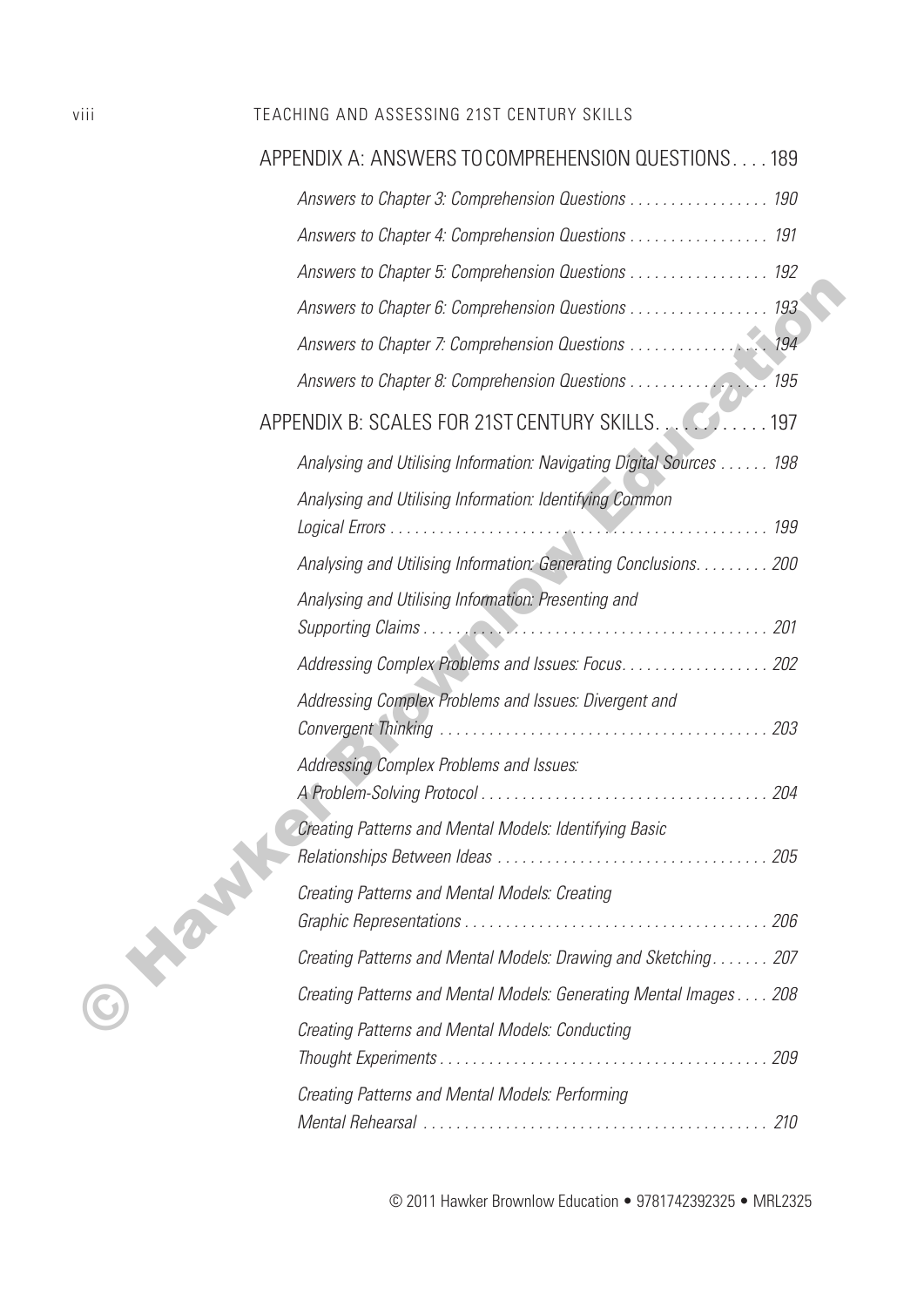#### Contents ix

|                | Understanding and Controlling Oneself: Becoming Aware of the       |     |
|----------------|--------------------------------------------------------------------|-----|
|                | Understanding and Controlling Oneself: Cultivating Useful          |     |
|                | Understanding and Controlling Oneself: Avoiding Negative           | 213 |
|                | Understanding and Interacting With Others: Perspective Taking  214 |     |
|                | Understanding and Interacting With Others: Responsible             | 215 |
|                | Understanding and Interacting With Others: Controversy and         |     |
| <b>ONEWAYE</b> |                                                                    |     |

MRL2325 • 9781742392325 • © 2011 Hawker Brownlow Education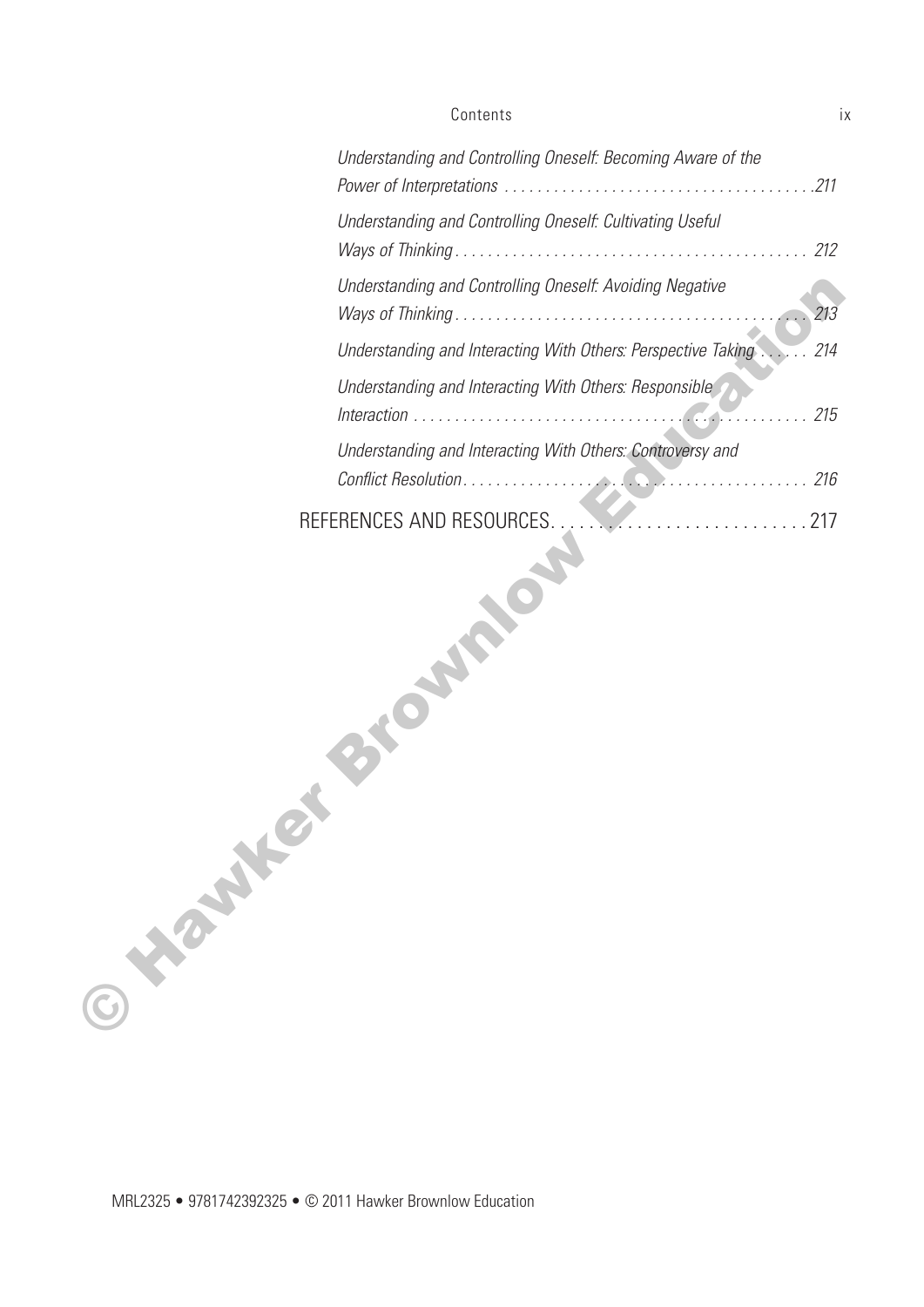## **INTRODUCTION**

**TEACHER ASSESSING AND CONTROLLER CONTROLLER CONTROLLER CONTROLLER CONTROLLER CONTROLLER CONTROLLER CONTROLLER CONTROLLER CONTROLLER CONTROLLER CONTROLLER CONTROLLER CONTROLLER CONTROLLER CONTROLLER CONTROLLER CONTROLLER C** *Classroom Strategies Series.* The purpose of this series is to provide teachers as well as administrators with an in-depth treatment of research-based instructional strategies that can be used in the classroom to enhance student achievement. Many of the strategies addressed in this series have been covered in other works such as *The Art and Science of Teaching* (Marzano, 2007), *Classroom Management That Works* (Marzano, 2003) and *Classroom Instruction That Works* (Marzano, Pickering & Pollock, 2001). Although those works devoted a chapter or a part of a chapter to particular strategies, the *Classroom Strategies Series* devotes an entire book to an instructional strategy or set of related strategies.

As the 21st century unfolds, the pace of change in the world is accelerating while education often remains stagnant or, at best, progresses in isolated pockets. Concern over the effects of an inadequate education system on the economy and innovative potential is growing, and it seems a crisis point is near – a point when the negative aspects of the education system will outweigh the benefits. The consequences of a poorly educated population would be dire, and in order to correct this trajectory, every level of the education system will have to undergo massive changes. Teachers and administrators must lead this cultural shift, which is perhaps as important and massive as the industrial revolution. In *Teaching and Assessing 21st Century Skills*, we present a model of instruction and assessment based on a combination of cognitive skills (skills students will need to succeed academically) and conative skills (skills students will need to succeed interpersonally) necessary for the 21st century. **INTRODUCTION**<br>
Traching and Austring Dat Century Skills is part of a series of books callectively referred to as the *Classroom Strangies Series*. The purpose of this series is to provide deachers as well as administrato

We begin with an overview of the major changes in the 21st century and how those changes have affected the education system and overall student achievement. In the second chapter, we review the research and theory behind the cognitive and conative skills addressed in the model. Although you might skip this chapter and move right into those that provide recommendations for classroom practice, you are strongly encouraged to examine the research and theory as they are the foundation for the entire book. Indeed, a basic purpose of *Teaching and Assessing 21st Century Skills* and others in the *Classroom Strategies Series* is to present the most useful instructional strategies that are based on the strongest research and theory available.

Because research and theory can provide only a general direction for classroom practice, *Teaching and Assessing 21st Century Skills* (and each book in the series) goes one step further to translate that research into applications for the classroom. Specifically, this book addresses three cognitive skills (analysing and utilising information, addressing complex problems and issues, and creating patterns and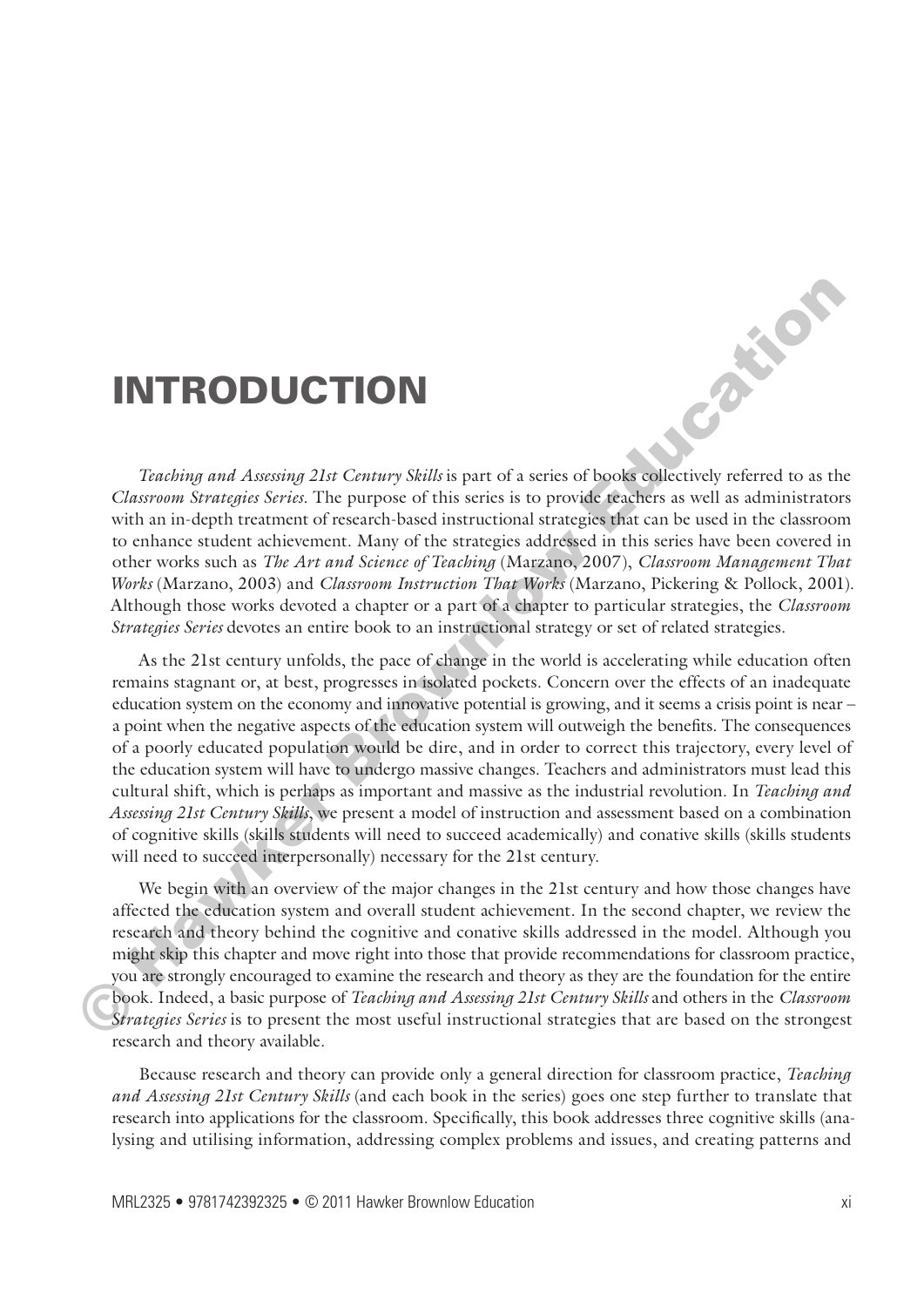mental models) and two conative skills (understanding and controlling oneself and understanding and interacting with others).

#### **How to Use This Book**

*Teaching and Assessing 21st Century Skills* can be used as a self-study text that provides an in-depth understanding of how to gear instruction toward 21st century students. At the end of chapters 3 to 8, you will find comprehension questions. It is important to complete these questions and then compare your answers with those in appendix A. Such interaction provides a review of the content and allows you to examine how clearly you understand it.

Teams of teachers or entire faculties that wish to examine the topic of 21st century skills in depth may also use *Teaching and Assessing 21st Century Skills.* When this is the case, teacher teams should answer the questions independently and then compare their answers in small- and large-group settings. **CAMER BROWNLOW EDUCATION** 

© 2011 Hawker Brownlow Education • 9781742392325 • MRL2325